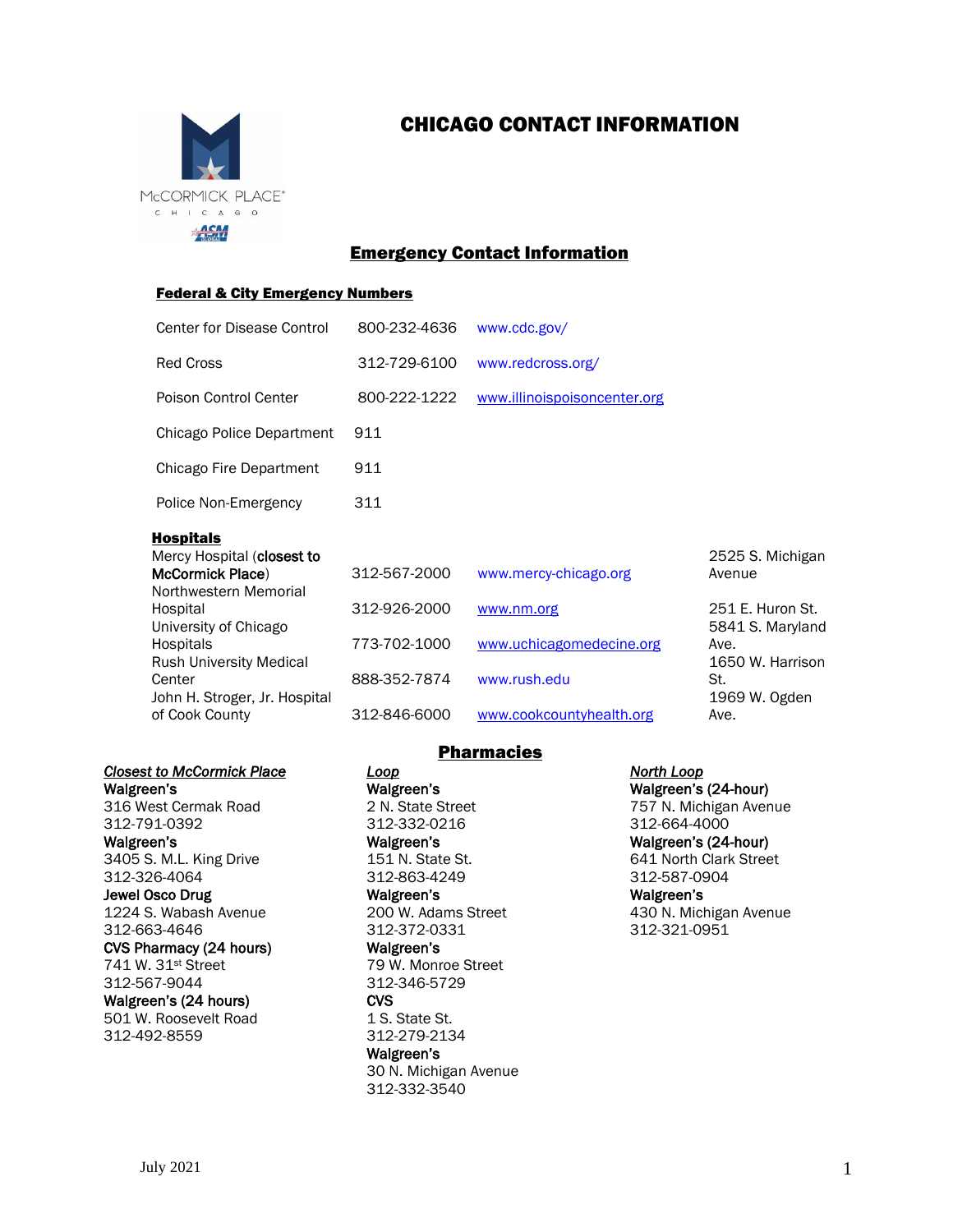### Walk-in Clinics

#### On Duty Urgent Care

1430 S. Michigan Ave. 312-663-3522 Monday-Friday – 8a – 8p Sat-Sun, Holiday – 8a – 4p

#### Walgreen's – Advocate Clinic

410 N. Michigan Ave. 312-321-0951 Monday-Wednesday – 9a – 7p Friday – 9a – 7p (Closed Thursday) Saturday-Sunday – 9a-4p Physicians Immediate Care 825 S. State Street 312-566-9510 Monday-Friday - 8a – 8p Saturday-Sunday – 8a – 4p

#### Loop Medical Center

1921 S. Michigan Ave. 312-414-1088 Monday-Friday – 7a – 5p Sat-Sun – 8a – 12p

#### Clear Wellness

1605 S. Michigan Ave. 312-535-5770 Monday-Wednesday – 8a – 8p Saturday-Sunday – 8a-6p

### South Loop Immediate Care

1430 S. Michigan Ave. 312-663-3522 Monday-Friday – 9:30a – 7p

### Target Minute Clinic

1153 S. Clark Street 312-212-6300 M-F – 9a – 7:30p Saturday-Sunday – 9a – 4p

#### Walgreen's – Advocate Clinic

151 N. State Street 312-863-4249 Monday-Friday – 8:30a – 7p

### COVID-19 Testing

On Duty Urgent Care

1430 S. Michigan Ave. 312-663-3522 Monday-Friday – 8a – 8p Sat-Sun, Holiday – 8a – 4p

#### Walgreen's Drive-Through

501 W. Roosevelt Rd. 312-492-8559 <www.walgreens.com/findcare/covid19/testing> Make online appointment

### Emergency Dental Care

Emergency Dentist Chicago (24 hours) 773-389-7169 East Village Dental (24 hours) 901 N. Ashland 773-341-9325

Chicago Smile Design (24 hours) 437 W. North Ave. 312-664-2100

### Transportation Numbers

### Airports

| O'Hare International Airport | 773-832 |
|------------------------------|---------|
| Chicago Midway Airport       | 773-838 |

Other International Airport 773-8352 [www.flychicago.com/ohare/](http://www.flychicago.com/ohare/) 8-0600 [www.flychicago.com/midway/](http://www.flychicago.com/midway/)

### Rental Cars

Avis 800-352-7900 [www.avis.com](http://www.avis.com/)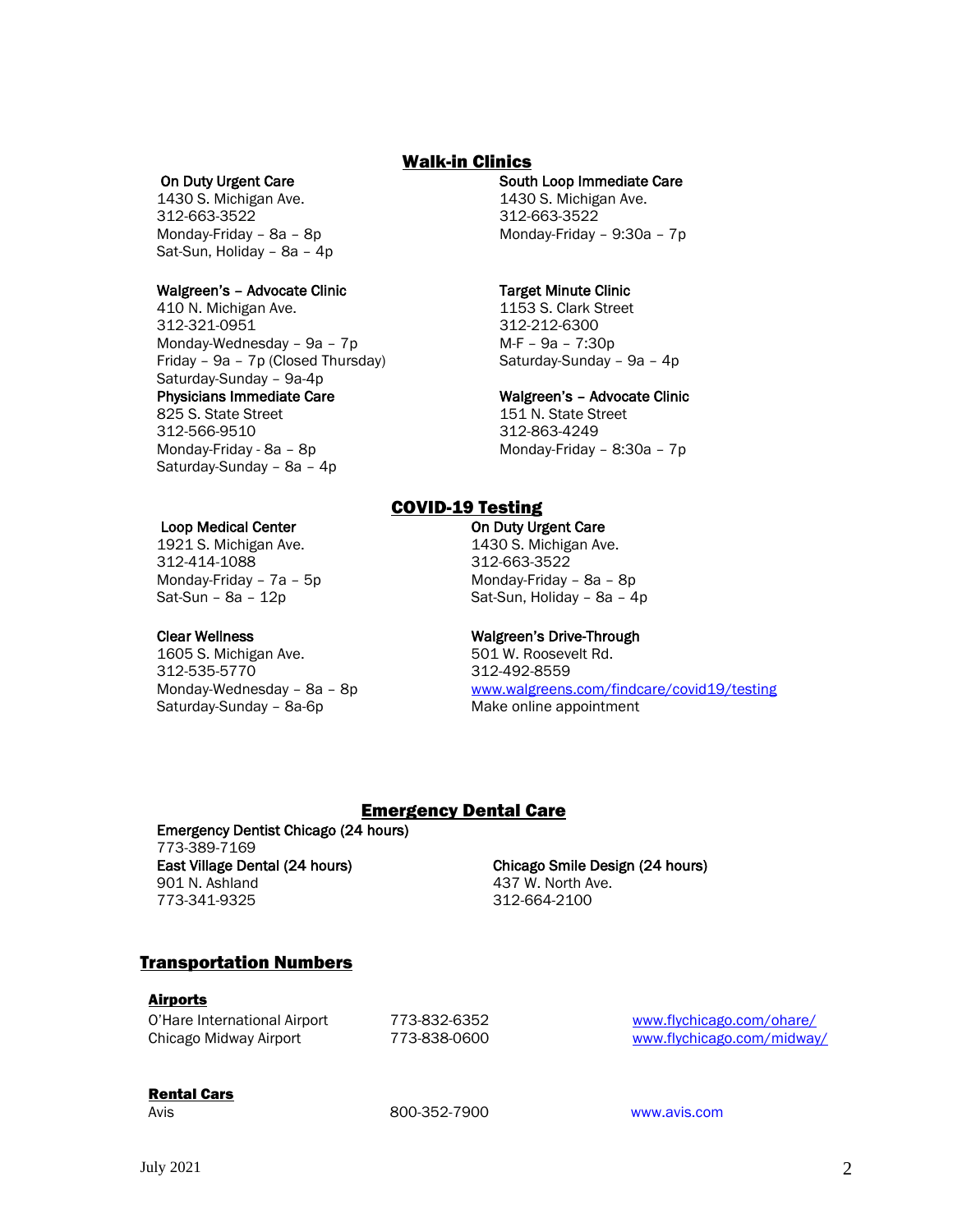| Dollar<br>Enterprise<br>Hertz<br>Alamo<br><b>Budget</b><br>National | 800-800-5252<br>800-266-9289<br>800-654-3131<br>800-651-1223<br>800-218-7992<br>877-222-9058 | www.dollar.com<br>www.enterprise.com<br>www.hertz.com<br>www.alamo.com<br>www.budget.com<br>www.nationalcar.com |
|---------------------------------------------------------------------|----------------------------------------------------------------------------------------------|-----------------------------------------------------------------------------------------------------------------|
| Sixt                                                                | 888-749-8227                                                                                 | www.sixt.com                                                                                                    |
| <b>Taxi Cab Companies</b>                                           |                                                                                              |                                                                                                                 |

773-248-7600 312-829-4222

| <b>Airport Shuttle</b><br><b>Go Airport Express</b>                             | 888-284-3826                                 | www.airportexpress.com                                         |
|---------------------------------------------------------------------------------|----------------------------------------------|----------------------------------------------------------------|
| <b>Regional Buses</b><br><b>Greyhound Bus</b><br>Pace Bus<br>CTA (Mass Transit) | 800-231-2222<br>847-364-7223<br>888-968-7282 | www.greyhound.com<br>www.pacebus.com<br>www.transitchicago.com |
| Train Lines                                                                     |                                              |                                                                |

| CTA (Elevated Trains) | 888-968-7282 | www.transitchicago.com |
|-----------------------|--------------|------------------------|
| METRA                 | 312-322-6777 | www.metra.com          |
| Amtrak                | 800-872-7245 | www.amtrak.com         |
|                       |              |                        |

# Air Line Information

American United Yellow Cab

| <b>Airline</b><br>Aer Lingus | <b>Phone Number</b><br>800-474-7424 | Website<br>www.aerlingus.com |
|------------------------------|-------------------------------------|------------------------------|
| AeroMexico                   | 800-237-6639                        | www.aeromexico.com           |
| Air Canada                   | 888-247-2262                        | www.aircanada.com            |
| Air Choice One               | 866-435-9847                        | www.airchoiceone.com         |
| Air France                   | 800-237-2747                        | www.airfrance.com            |
| Air India                    | 800 621-8231                        | www.airindia.com             |
| Air New Zealand              | 800-262-1234                        | www.airnewzealand.com        |
| Alaska Airlines              | 800-252-7522                        | www.alaskaair.com            |
| Alitalia                     | 800-223-5730                        | www.alitalia.com             |
| ANA                          | 800-235-9262                        | www.ana.co.jp                |
| American Airlines            | 800-443-7300                        | www.aa.com                   |
| Austrian Airlines            | 800-843-0002                        | www.austrian.com             |
| <b>Boutique Air</b>          | 855-268-8478                        | www.boutiqueair.com          |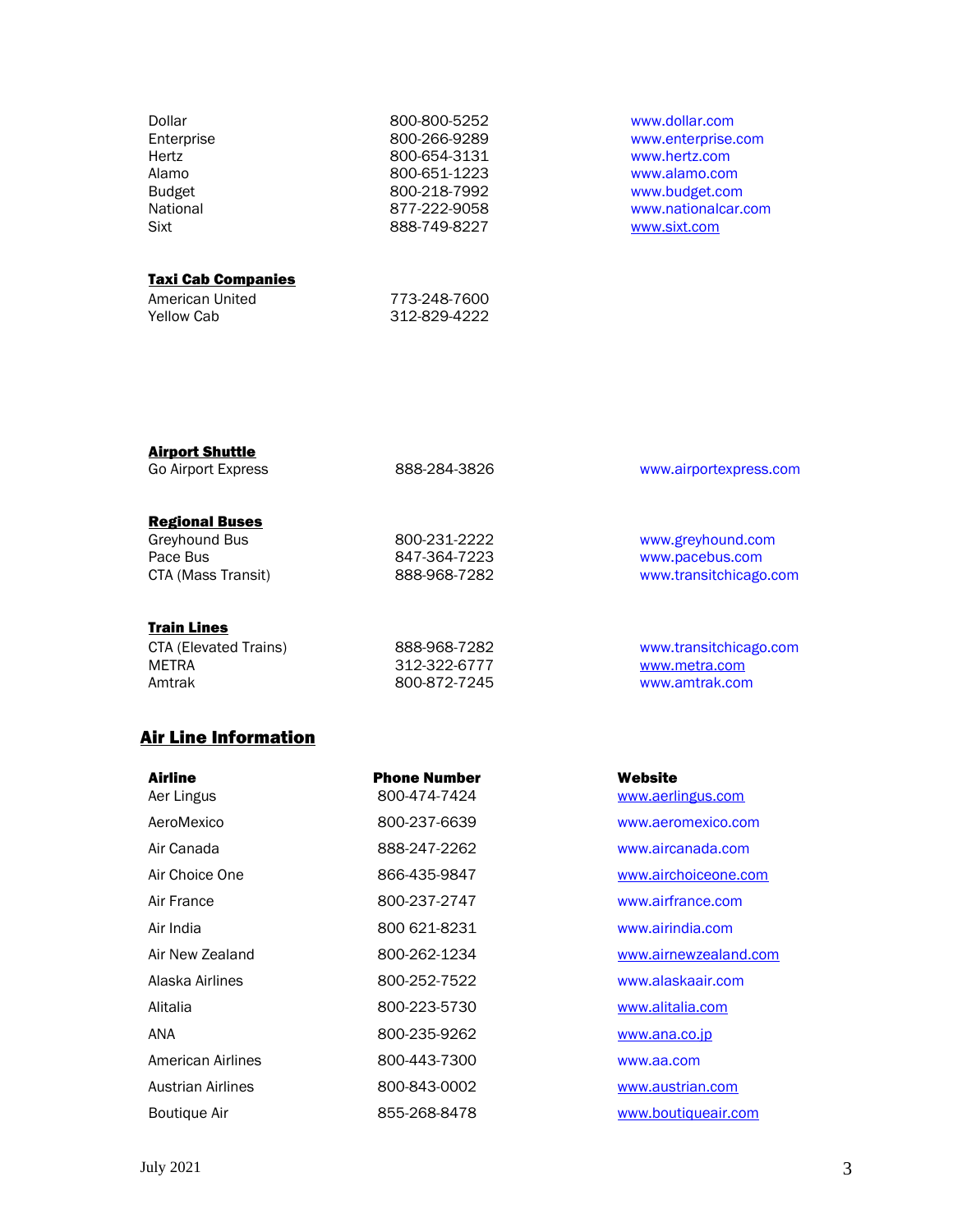| <b>British Airways</b>      | 800-247-9297 | www.britishairways.com    |
|-----------------------------|--------------|---------------------------|
| Cape Air                    | 800-227-3247 | www.capeair.com           |
| Cathay Pacific              | 800-233-2742 | www.cathaypacific.com     |
| China Eastern Airlines      | 800-321-8900 | www.us.ceair.com          |
| Copa Airlines               | 800-359-2672 | www.copaair.com           |
| Delta Airlines              | 800-221-1212 | www.delta.com             |
| Denver Air Connection       | 866-373-8513 | www.denverairconnection.  |
|                             |              | com                       |
| EVA Air                     | 847-261-9900 | www.evaair.com            |
| Emirates                    | 800-777-3999 | www.emairates.com         |
| <b>Ethiopian Airlines</b>   | 800-445-2733 | www.ethiopianairlines.com |
| <b>Etihad Airways</b>       | 877-690-0767 | www.flights.etihad.com    |
| Finnair                     | 877-757-7143 | www.finnair.com           |
| <b>Frontier Airlines</b>    | 801-401-9000 | www.flyfrontier.com       |
| <b>Hainan Airlines</b>      | 888-688-8813 | www.hainanairlines.com    |
| Iberia Airlines             | 800-772-4642 | www.iberia.com            |
| Icelandair                  | 800-223-5500 | www.icelandair.us         |
| Interjet Airlines           | 866-285-9525 | www.interjet.com          |
| Japan Airlines (JAL)        | 800-525-3663 | www.jal.co.jp/en          |
| <b>JetBlue</b>              | 800-538-2583 | www.jetblue.com           |
| <b>KLM Royal Dutch</b>      | 800-618-0104 | www.klm.com               |
| Korean Air                  | 800-438-5000 | www.koreanair.com         |
| <b>Kuwait Airways</b>       | 847-437-5455 | www.kuwait-airways.com    |
| <b>LOT Polish Airlines</b>  | 212-789-0970 | www.lot.com               |
| Lufthansa                   | 800-645-3880 | www.lufthansa.com         |
| Mexicana                    | 800-531-7921 | www.mexicana.com          |
|                             |              |                           |
| Norwegian                   | 800-357-4159 | www.norwegian.com         |
| <b>Qatar Airways</b>        | 877-777-2857 | www.qatarairways.com      |
| Royal Jordanian             | 847-949-0050 | www.rj.com                |
| Scandinavian Airlines (SAS) | 800-221-2350 | www.flysas.com            |
| Southwest Airlines          | 800-435-9792 | www.southwest.com         |
| <b>Spirit Airlines</b>      | 800-728-3555 | www.spirit.com            |
| <b>SWISS</b>                | 877-359-7947 | www.swiss.com             |
| Sun Country Airlines        | 651-905-2737 | www.suncountry.com        |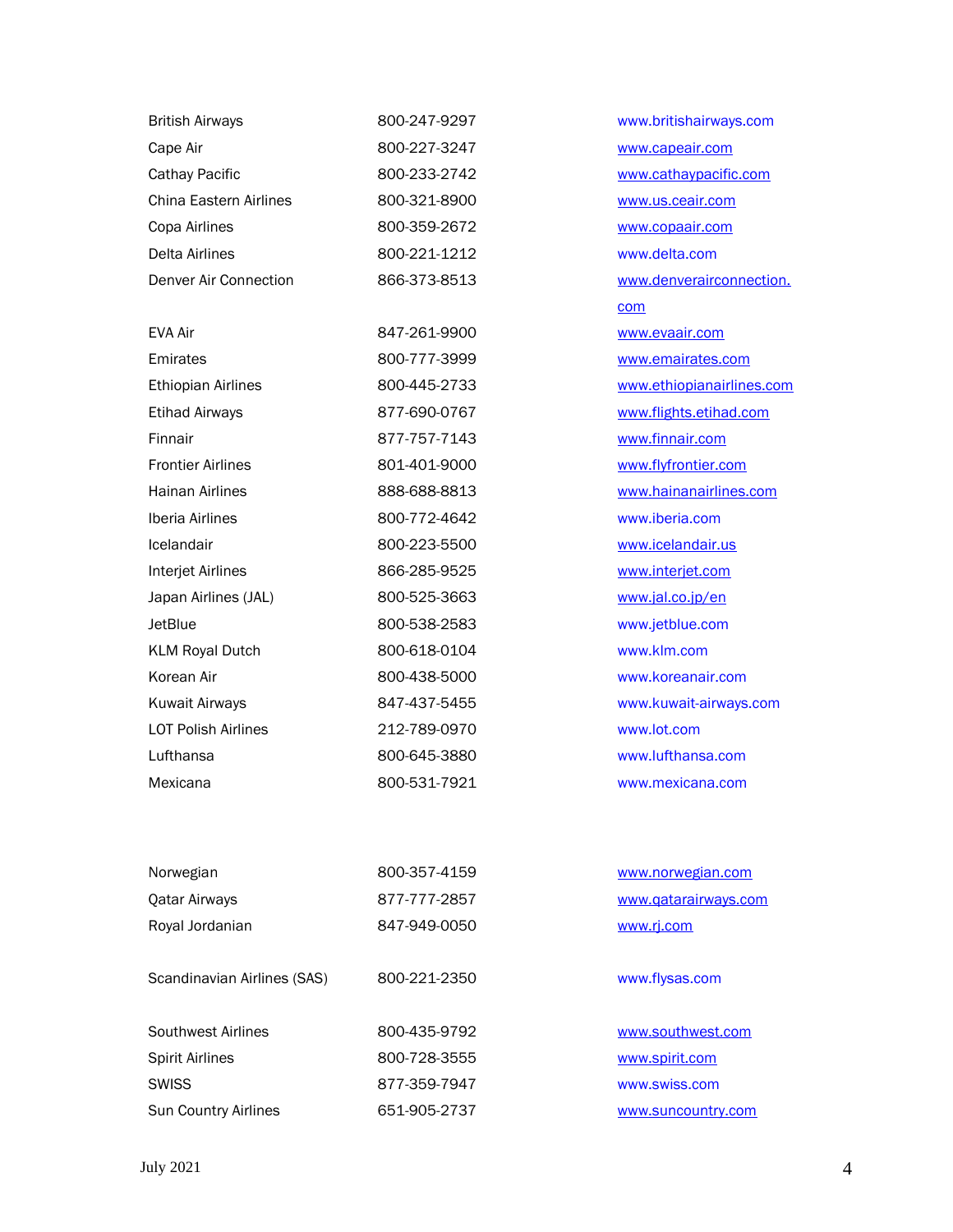| TAP Air Portugal        | 800-221-7370 | www.flytap.com          |
|-------------------------|--------------|-------------------------|
| <b>Turkish Airlines</b> | 800-874-8875 | www.turkishairlines.com |
| <b>United Airlines</b>  | 800-864-8331 | www.united.com          |
| <b>VivaAerobus</b>      | 888-935-9848 | www.vivaaerobus.com     |
| <b>Volaris Airlines</b> | 866-988-3527 | www.volaris.com         |
|                         |              |                         |

**Consulates** Country Address

### Chicago IL Unless Noted

| Argentina          | 205 N. Michigan Avenue, Ste. 4209      | 312-819-2610      |
|--------------------|----------------------------------------|-------------------|
| Austria            | 400 N. Michigan Avenue, Ste. 707       | 312-222-1515      |
| Belgium            | 333 N. Michigan Avenue,                | 312-263-6624      |
| <b>Bolivia</b>     | 1111 W. Superior Street, Ste 309       |                   |
|                    | Melrose Park, IL                       | 708-343-1234      |
| Brazil             | 401 N. Michigan Avenue, Ste. 3050      | 312-464-0244      |
| British            | 400 N. Michigan Avenue, Ste 1300       | 312-970-3800      |
| Canada             | 180 N. Stetson Avenue, Ste 2400        | 312-616-1860      |
| China              | 100 West Erie Street, Ste 500          | 312-573-3070/3071 |
| Columbia           | 500 N. Michigan Avenue, Ste 2040       | 312-923-1196      |
| Costa Rica         | 203 N. Wabash Avenue, Ste 702          | 312-263-2772      |
| Denmark            | 211 E. Ontario Street, Ste 1800        | 312-787-8780      |
| Dominican Republic | 561 W. Diversey Parkway, Ste 214       | 773-529-1336/1337 |
| Ecuador            | 30 S. Michigan Avenue, Ste 204         | 338-1002/1003     |
| Egypt              | 500 N. Michigan Avenue, Ste. 1900      | 828-9162/3/4      |
| El Salvador        | 104 S. Michigan Avenue, Ste 816        | 312-332-1393      |
| France             | 205 N. Michigan Avenue, Ste 3700       | 312-327-5200      |
| Germany            | 676 N. Michigan Avenue, Ste 3200       | 312-202-0480      |
| Greece             | 650 N. St. Clair Street (Omni Hotel)   | 312-335-3915      |
| Haiti              | 220 S. State Street, Ste 2110          | 312-922-4004      |
| India              | 455 N. City Front Plaza Drive, Ste 850 | 312-595-0405      |

### Phone Number

| Argentina                   | 205 N. Michigan Avenue, Ste. 4209         | 312-819-2610      |
|-----------------------------|-------------------------------------------|-------------------|
| Austria                     | 400 N. Michigan Avenue, Ste. 707          | 312-222-1515      |
| Belgium                     | 333 N. Michigan Avenue,                   | 312-263-6624      |
| <b>Bolivia</b>              | 1111 W. Superior Street, Ste 309          |                   |
|                             | Melrose Park, IL                          | 708-343-1234      |
| Brazil                      | 401 N. Michigan Avenue, Ste. 3050         | 312-464-0244      |
| <b>British</b>              | 400 N. Michigan Avenue, Ste 1300          | 312-970-3800      |
| Canada                      | 180 N. Stetson Avenue, Ste 2400           | 312-616-1860      |
| China                       | 100 West Erie Street, Ste 500             | 312-573-3070/3071 |
| Columbia                    | 500 N. Michigan Avenue, Ste 2040          | 312-923-1196      |
| Costa Rica                  | 203 N. Wabash Avenue, Ste 702             | 312-263-2772      |
| Denmark                     | 211 E. Ontario Street, Ste 1800           | 312-787-8780      |
| Dominican Republic          | 561 W. Diversey Parkway, Ste 214          | 773-529-1336/1337 |
| Ecuador                     | 30 S. Michigan Avenue, Ste 204            | 338-1002/1003     |
| Egypt                       | 500 N. Michigan Avenue, Ste. 1900         | 828-9162/3/4      |
| El Salvador                 | 104 S. Michigan Avenue, Ste 816           | 312-332-1393      |
| France                      | 205 N. Michigan Avenue, Ste 3700          | 312-327-5200      |
| Germany                     | 676 N. Michigan Avenue, Ste 3200          | 312-202-0480      |
| Greece                      | 650 N. St. Clair Street (Omni Hotel)      | 312-335-3915      |
| Haiti                       | 220 S. State Street, Ste 2110             | 312-922-4004      |
| India                       | 455 N. City Front Plaza Drive, Ste 850    | 312-595-0405      |
| <b>Consulates continued</b> |                                           |                   |
| Indonesia                   | 211 W. Wacker Drive, 8th Fl               | 312-920-1880      |
| Ireland                     | 400 N. Michigan Avenue, Ste 911           | 337-1868          |
| Israel                      | 111 E. Wacker Drive, Ste 1308             | 312-297-4800      |
| Italy                       | 500 N. Michigan Avenue, Ste 1850          | 312-467-1550/1/2  |
| Jamaica                     | 4655 S. Martin Luther King Drive, Ste 201 | 773-373-8988      |
| Japan                       | 737 N. Michigan Avenue, Ste 1100          | 312-280-0400      |

Korea **455 N. City Front Plaza Drive, Ste 2700** 312-822-9485 Mexico 204 S. Ashland Avenue 312-738-2383